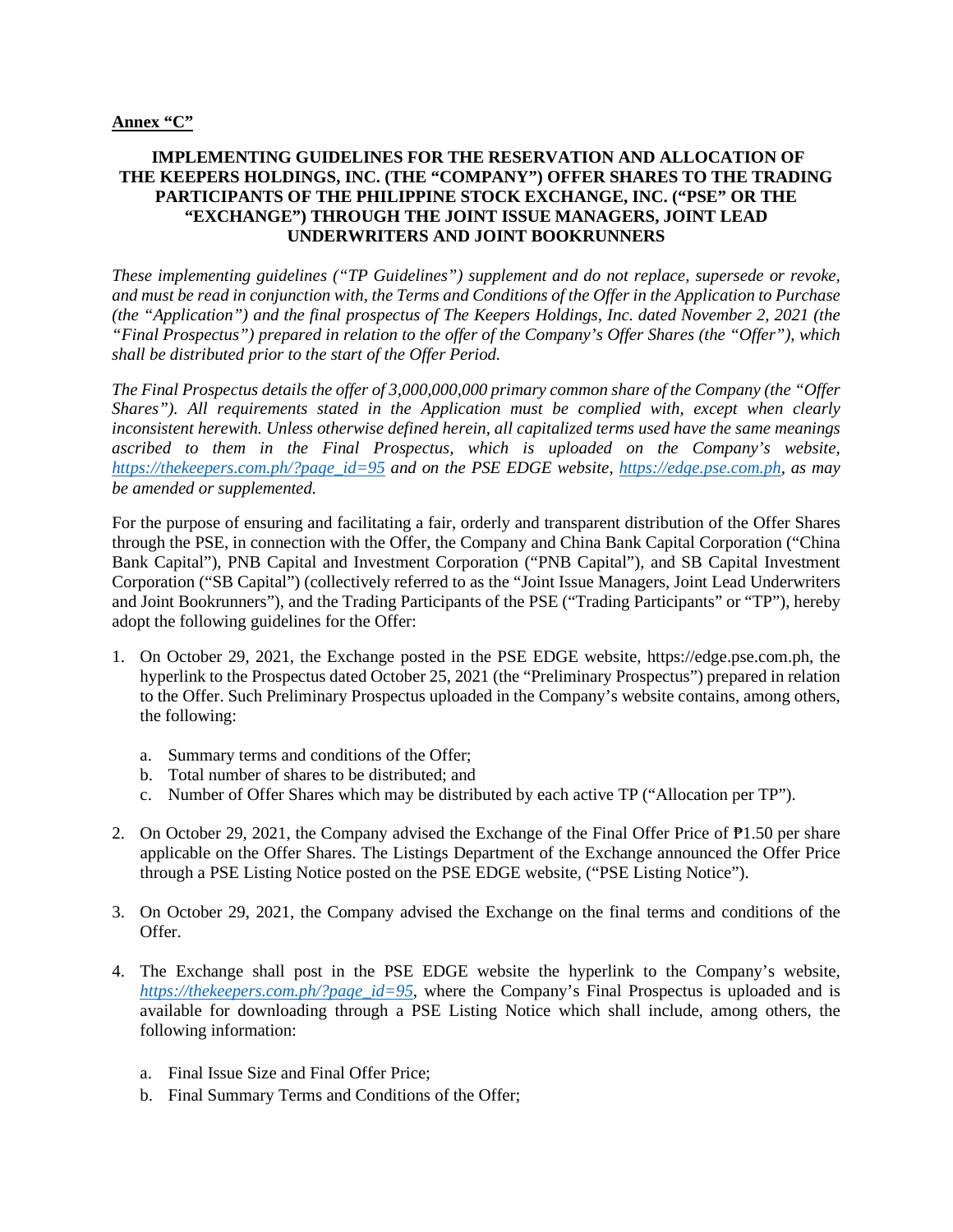- c. Total number of shares to be distributed; and
- d. Allocation per TP.
- 5. Before 9:00 a.m. on November 4, 2021, the selling kits prepared by the Joint Issue Managers, Joint Lead Underwriters and Joint Bookrunners in relation to the Offer ("Selling Kits") shall be distributed by the Company, through the Joint Issue Managers, Joint Lead Underwriters and Joint Bookrunners through electronic communication.

Each Selling Kit shall contain at least (i) a copy of the TP Guidelines, (ii) a copy of the Final Prospectus, (iii) a copy of the Sales Report template, (iv) a copy of the Application, and (v) a copy of the Signature Card.

Physical copies of the Selling Kit are available upon request and for pick-up at:

- a. Office of China Banking Corporation acting through its Trust and Asset Management Group ("CBC – TAMG" or the "Receiving Agent") at Client Room A, Second (2nd) Floor, China Bank Building, 8745 Paseo de Roxas corner Villar Street, Makati City, Philippines 1226; or
- b. Lobby of The Philippine Stock Exchange, Inc. located at the 5th Avenue corner 28th Street: Bonifacio Global City, Taguig City.

Requests for physical copies must be submitted on or before 10:00 a.m. on November 4, 2021. Trading Participants shall coordinate with PNB Capital at pnbcapital@pnb.com.ph for further instructions.

Upon receipt of the Selling Kits referred to above, each Trading Participant is deemed to have agreed to the terms and conditions set out in these Guidelines and to the procedures relative to the TP Guidelines.

6. No later than 11:00 a.m. on November 8, 2021, each TP participating in the Offer (each a "Participating TP") shall submit the scanned copy of the duly-accomplished and signed Firm Undertaking to Purchcase Offer Shares of the Company (the "Firm Undertaking to Purchase"), attached as Annex "B" to these TP Guidelines, to China Banking Corporation acting through its Trust and Asset Management Group ("CBC – TAMG" or the "Receiving Agent") via email at [projectkeepers@chinabank.ph](mailto:projectkeepers@chinabank.ph) with the subject "Undertaking – [Name of TP]". Kindly note that three  $(3)$  sets of hard/physical copies of the Firm Undertaking to Purchase and the attachments (if any) should be submitted to the Mr. Jericho Lagustan at the 8<sup>th</sup> Floor, China Bank Building, 8745 Paseo de Roxas corner Villar Street, Makati City, Philippines 1226 ("Receiving Agent Office") no later than 12:00 noon on November 19, 2021.

For submissions on November 4 to 5, 2021 (cut-off of 3:30 p.m.), the Receiving Agent shall provide a confirmation email acknowledging receipt of the scanned copies of the Firm Undertaking to Purchase no later than 3:30 p.m. on the same day. Otherwise, please contact representatives of the Receiving Agent immediately. For submissions on November 8, 2021, if the Participating TP does not receive confirmation by 11:30 a.m., the Participating TP must contact the representatives of the Receiving Agent.

Alternatively, Participating TPs may also physically submit three (3) physical copies of the dulyaccomplished Firm Undertaking to Purchase to the designated representatives of the Receiving Agent stationed at Client Room A, Second (2<sup>nd</sup>) Floor, China Bank Building, 8745 Paseo de Roxas corner Villar Street, Makati City, Philippines 1226, beginning on November 4, 2021 from 9:00 a.m. until 3:00 p.m. until November 8, 2021, 11:00 a.m. (where the 11:00 a.m. deadline shall be strictly observed).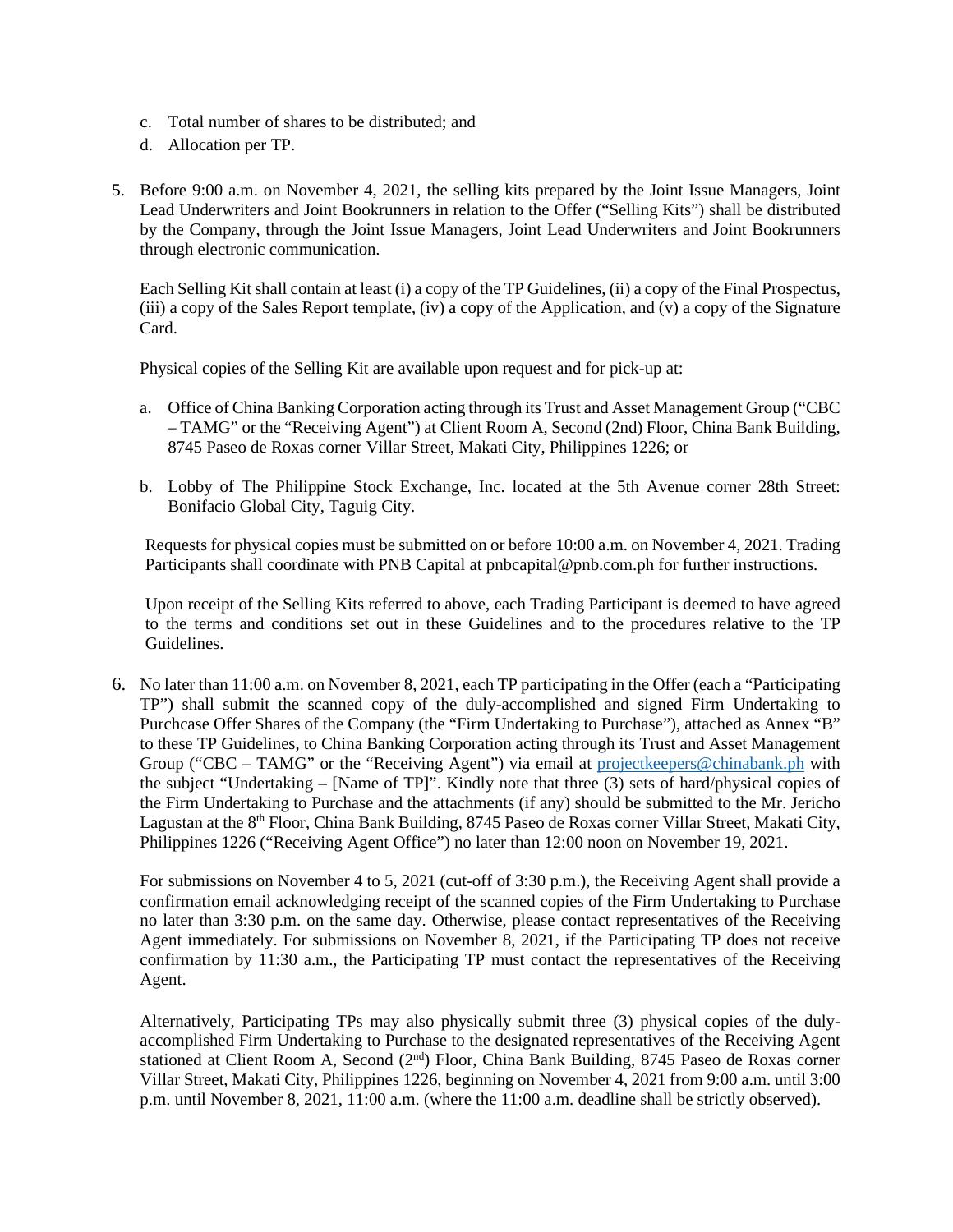Participating TPs must also attach with the Firm Undertaking to Purchase a copy of its proof of authority to sign of its authorized signatory/(ies) which shall be in a form of a Sworn Corporate Secretary's Certificate containing the board resolution, confirming the authority of the person(s) designated therein to sign and execute the papers or documents for and on behalf of such Trading Participant, and the specimen signature(s) of such authorized signatory(ies) (the "Proof of Authority to Sign") unless the Proof of Authority to Sign has already been provided in the records of the Exchange (the "PSE Records"). The Joint Issue Managers, Joint Lead Underwriters and Joint Bookrunners shall make arrangements with the Exchange to provide the Receiving Agent access to the PSE Records no later than two (2) business days before the start of the Offer Period. **All forms must be originally signed in wet ink. Photocopies or facsimile copies fo the Firm Undertaking to Purchase shall not be accepted. The Participating TPs should read the terms of the Firm Undertaking to Purchase and abide by its commitments under the Firm Undertaking to Purchase.**

- a. Two (2) copies of the Firm Undertaking to Purchase shall be retained by the Receiving Agent, while the third copy, duly stamped and received by it, will be returned to the Participating TP.
- b. The number of Offer Shares to be placed on the Firm Undertaking to Purchase shall be the total number of Offer Shares which the Participating TP shall unconditionally commit to purchase, on a firm basis ("Firm Order"), including Additional Shares (as defined below), if any.
- c. The Participating TP may opt to submit a Firm Order that is more than, equal to, or less than the TP Allocation. Any orders in excess of the TP Allocation shall be referred to as the "Additional Shares".
- d. The number of Offer Shares to be indicated in the Firm Undertaking to Purchase must be compliant with the minimum order size and incremental lot size as described in item number 12 below.

**The scanned copies of the original documents shall be submitted to the Receiving Agent via email at projectkeepers@chinabank.ph no later than 11:00 a.m. on November 8, 2021. The subject of the email should be "Undertaking – [Name of TP]". The Receiving Agent shall provide a confirmation email acknowledging receipt of the scanned copies of the Firm Undertaking to Purchase. For submissions on November 4 to 5, 2021 (cut-off of 3:30 p.m.), the Receiving Agent shall provide a confirmation email acknowledging receipt of the scanned copies of the Firm Undertaking to Purchase no later than 3:30 p.m of the same day. Otherwise, please contact represetnatives of the Receiving Agent. Submissions past the cut-off time will be confirmed on the next banking day and shall follow the same procedures on email confirmation as described. On November 8, 2021, if the Participating TP does not receive confirmation by 11:30 a.m., the Participating TP must contact the representatives of the Receiving Agent.**

### **The original copies shall be submitted to the Receiving Agent Office no later than 12:00 noon on November 19, 2021.**

- 7. Based on the Firm Undertaking to Purchase submitted by the Participating TP, the Receiving Agent shall accomplish the following:
	- a. Verify the signature on each Firm Undertaking to Purchase received against the records of the Exchange on the Sworn Certification/Proof of Authority to Sign submitted by the Participating TP to the Exchange or against the copy of the Proof of Authority to Sign that is attached to the Firm Undertaking to Purchase and submitted by each Participating TP to the Receiving Agent;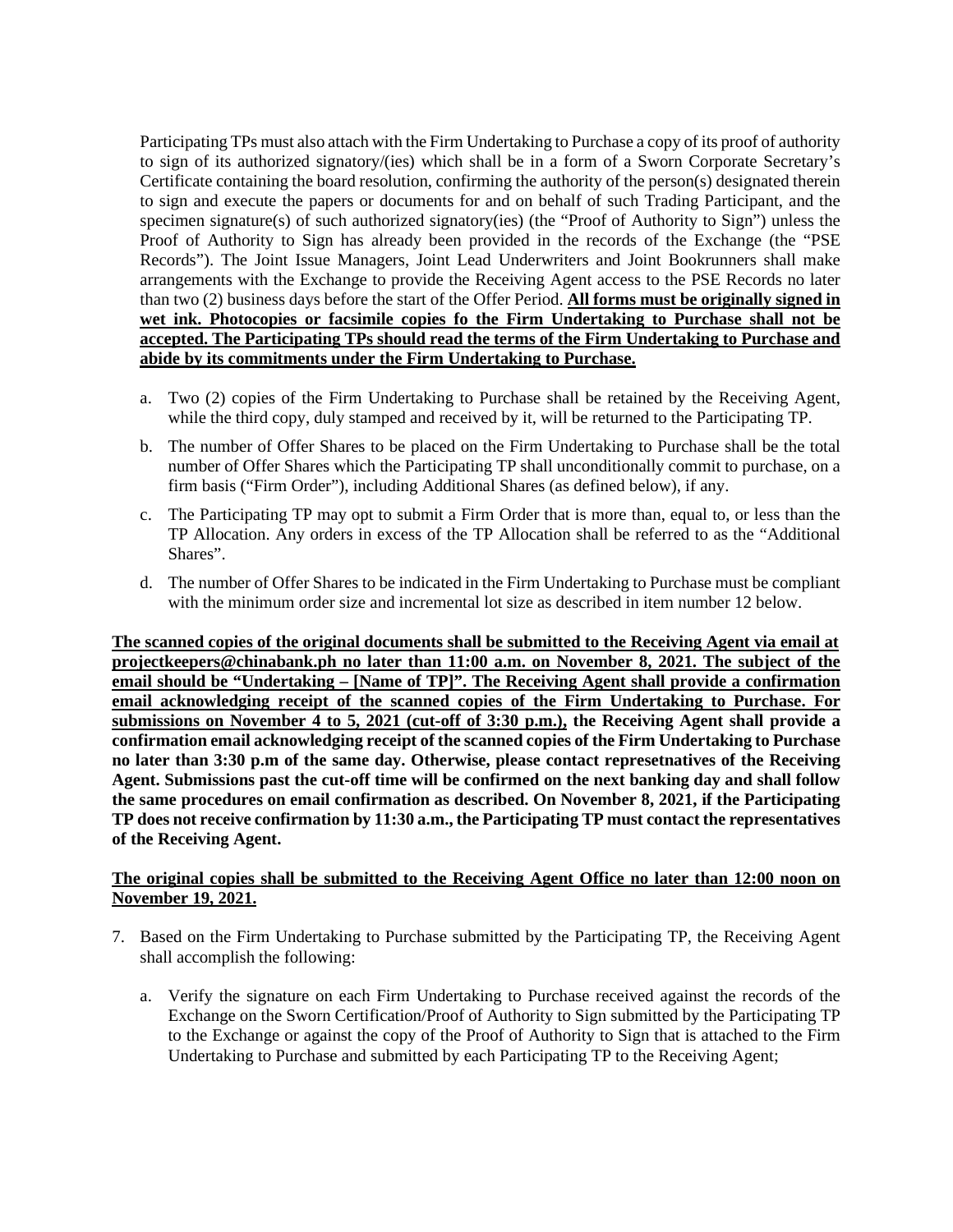- b. Verify that the number of shares indicated in the Firm Undertaking to Purchase are in accordance with the minimum subscription amount of One Thousand (1,000) Offer Shares and in multiples of One Thousand (1,000) Offer Shares thereafter; and
- c. Verify that the total number of Offer Shares indicated does not exceed the aggregate number of Offer Shares allocated to all Participating TPs under the Offer (the "TP Allocation").
- 8. No later than 1:00 p.m. on November 8, 2021, the Receiving Agent shall prepare a summary report containing the list of Participating TPs and their corresponding Firm Orders based on the Firm Undertaking to Purchase ("Firm Undertaking Report") submitted by the Participating TPs, and send the report to the Joint Issue Managers, Joint Lead Underwriters and Joint Bookrunners.

No later than 3:00 p.m. on November 8, 2021, the Joint Issue Managers, Joint Lead Underwriters and Joint Bookrunners, with guidance from the PSE Listings Department, shall conduct the allocation of the Offer Shares for Participating TPs, as described under the Mechanics of Distribution of the TP Allocation section below, and furnish the PSE Listings Department the list of Participating TPs and the corresponding number of Offer Shares allocated to each of them (the "TP Allocation Report") no later than 4:00 p.m. on November 8, 2021, which shall be in the form of an excel worksheet and in PDF format. The Joint Issue Managers, Joint Lead Underwriters and Joint Bookrunners shall verify that the total number of Offer Shares indicated in the TP Allocation Report does not exceed the aggregate Offer Shares allocated to all TPs.

- 9. No later than 5:00 p.m. on November 8, 2021, the Joint Issue Managers, Joint Lead Underwriters and Joint Bookrunners shall submit to the Exchange, through electronic communication, any amendment to the TP Allocation Report, as advised by the PSE Listings Department (the "Final TP Allocation Report"). The Final TP Allocation Report duly signed by an authorized signatory of each of the Joint Issue Managers, Joint Lead Underwriters and Joint Bookrunners shall be sent to the PSE Listings<br>Department (email: listings@pse.com.ph) and the Receiving Agent  $D$  (email: [listings@pse.com.ph\)](mailto:listings@pse.com.ph) and the Receiving Agent (email:projectkeepers@chinabank.ph).
- 10. No later than 9:00 a.m. on November 9, 2021, the Joint Issue Managers, Joint Lead Underwriters and Joint Bookrunners shall deliver, through electronic communication, the notice of final allocation to each Participating TP (each a "Notice of Final Allocation"). Immediately thereafter, the Joint Issue Managers, Joint Lead Underwriters and Joint Bookrunners shall inform the PSE Listings Department of the delivery of the Notice of Final Allocation to each Participating TP via electronic communication.

The original copies of the Notice of Final Allocation will be delivered to each Participating TP's registered office address within thirty (30) calendar days from November 9, 2021.

- 11. No later than 12:00 noon on November 10, 2021, each Participating TP shall submit, through email, the following documents (each "Application Documents") to the Receiving Agent at [projectkeepers@chinabank.ph](mailto:projectkeepers@chinabank.ph) with the subject of the email "Documents – [Name of TP]":
	- a. Duly-accomplished Application to Purchase;
	- b. The required attachments as enumerated in the Application;
	- c. Properly filled-out specimen signature cards, each bearing the specimen signatures of the TP's designated signatories, duly authenticated and certified by its Corporate Secretary;
	- d. Two (2) government issued IDs of the authorized signatory/ies, certified true copy by the TP's Corporate Secretary;
	- e. Duly-accomplished Sales Report in excel format;
	- f. "Affidavit of Undertaking to Submit Original Copies of the Documents" (the "Undertaking to Submit"), attached as Annex "C" to these TP Guidelines; and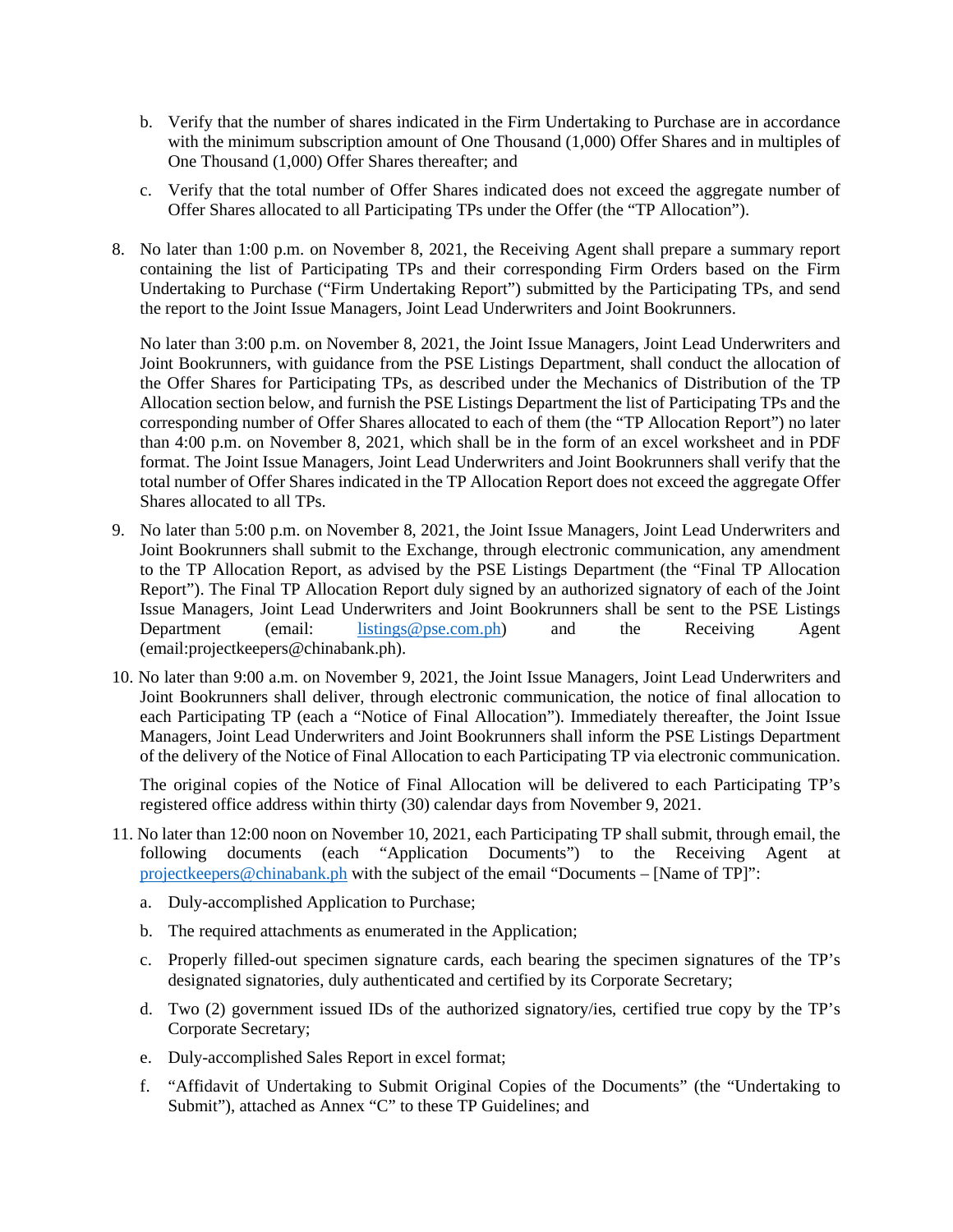g. The proof of payment covering the total Offer Shares awarded to the TP pursuant to the Notice of Final Allocation.

Payment for the Offer Shares being subscribed for may be done through over-the counter deposit to the designated bank account below at any China Bank branch through the following payment types:

| <b>Account Name</b>   | CBC-TAMG FAO TP Keepers   |
|-----------------------|---------------------------|
| <b>Account Number</b> | SA#1003-0260-7200         |
| <b>Bank</b>           | China Banking Corporation |

- i. Manager's/cashier's check, corporate check or personal check drawn against any *Bangko Sentral ng Pilipinas* authorized bank or any branch thereof located in Metro Manila having a clearing period of not more than one (1) Banking Day. All checks should be made payable to "CBC-TAMG FAO TP Keepers", crossed "Payee's Account Only," and dated the same date as the Application; or
- ii. Cash payment

For a list of China Bank branches, please visit: [https://www.chinabank.ph/find-atm-branch.aspx.](https://www.chinabank.ph/find-atm-branch.aspx)

Participating TPs may coordinate with the Receiving Agent for other modes of payment, and shall strictly adhere to the procedures to be imposed by the Receiving Agent for such other mode of payment.

**The Receiving Agent shall provide a confirmation email acknowledging receipt of the scanned copies of the Application Documents. For submissions prior to November 10, 2021 (cut-off of 3:30 p.m. on banking days), the Receiving Agent shall provide a confirmation email by 3:30 p.m. on the same day; otherwise, Participating TPs shall contact representatives of the Receiving Agent. Submissions post the cut-off time will be acknowledged on the next banking day and are to observe the same procedures on acknowledgment described. On the last day of the Offer Period or on November 10, 2021, if the Participating TP does not receive confirmation by 1:00 p.m., the Participating TP must contact the representative(s) of the Receiving Agent.**

Hard/physical copies of the Application documents shall be submitted to the Receiving Agent at the Receiving Agent's Office no later than 12:00 p.m. on November 19, 2021. In relation to the submission of physical copies, Participating TPs are reminded of the following:

- a. The Application must be duly-accomplished in quadruplicate (4 copies), with at least one (1) copy bearing the wet ink signature of the authorized signatory(ies) of the Participating TP;
- b. There must be two (2) properly filled-out specimen signature cards, each bearing the wet ink specimen signatures of the authoried signatory(ies) of the Participating TP, and duly authenticated and certified by its corporate secretary (bearing the wet ink signature); and
- c. There must be four (4) properly accomplished sales report, each bearing the wet ink signature of the certifying authorized signatory(ies) of the Participating TP.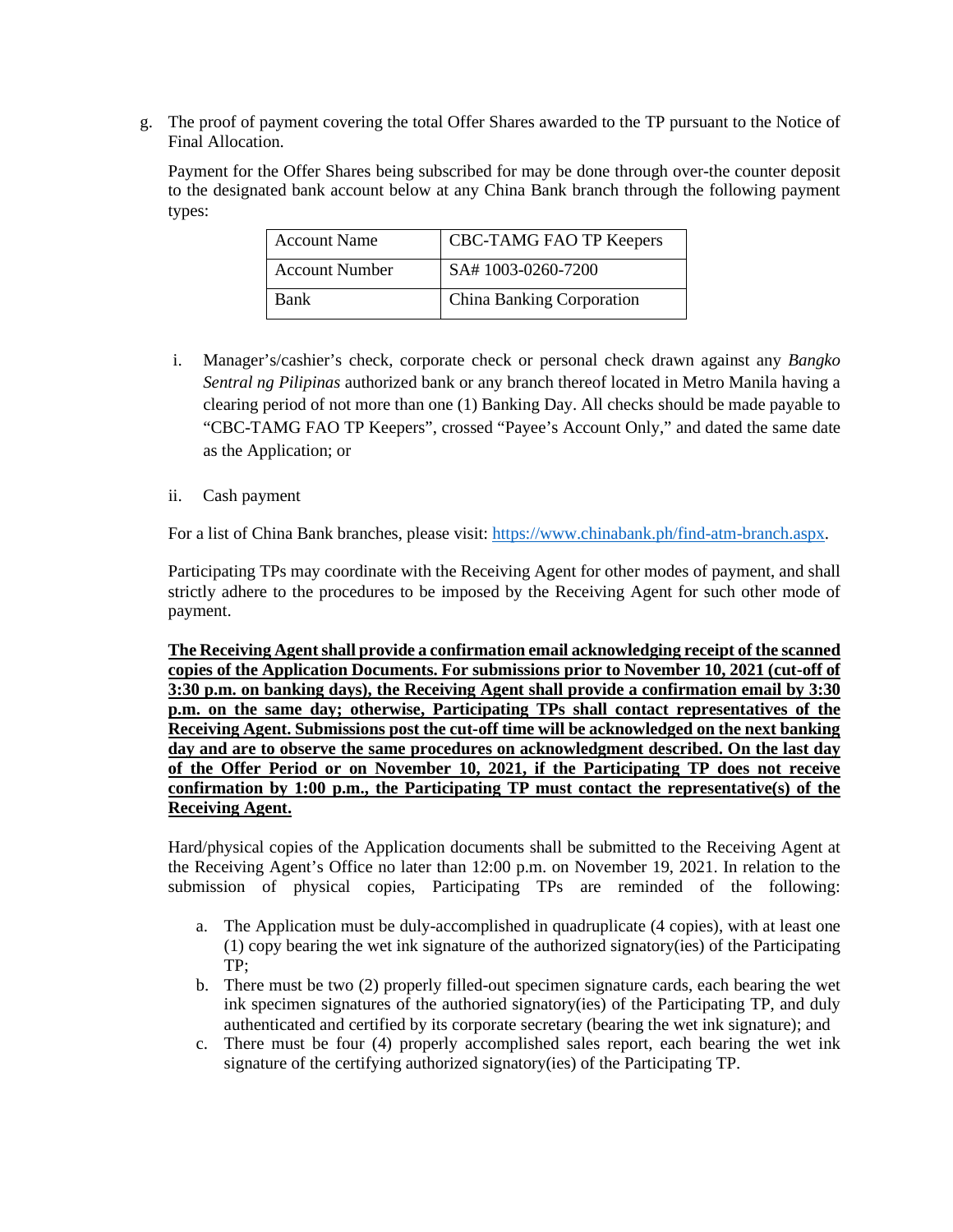Notwithstanding the above, Participating TPs may also physically submit their Applications before the deadline, during the Offer Period from 9:00 a.m. until 3:00 p.m. (except on November 10, 2021 where the 12:00 noon deadline shall be strictly observed) at the designated receiving area of the Receiving Agent at the Client Room A, Second (2<sup>nd</sup>) Floor, China Bank Building, 8745 Paseo de Roxas corner Villar Street, Makati City, Philippines 1226. Participating TPs submitting the physical/ hard copies of the Application Documents from November 11, 2021 until 12:00 p.m. on November 19, 2021 may submit these to Mr. Jericho Lagustan at the Receiving Agent Office.

For futher clarifications, TPs may reach the Receiving Agent via email at [projectkeepers@chinabank.ph.](mailto:projectkeepers@chinabank.ph) The representatives are as follows:

| <b>Name</b>           | <b>Telephone Number</b>                       | <b>E-mail Address</b>       |
|-----------------------|-----------------------------------------------|-----------------------------|
| Susan U. Ferrer       | $(02)$ 8885-5888 loc 5874 /<br>+639209229849  |                             |
| Jericho D. Lagustan   | $(02)$ 8885-5888 loc 6006 /<br>+639178745374  | projectkeepers@chinabank.ph |
| Jenny Lind De Dios    | (02) 8885-5888 loc. 5865 /<br>$+639178311101$ |                             |
| <b>Princess Reyes</b> | $(02)$ 8885-5888 loc. 5846/<br>+639958195990  |                             |

- 12. The minimum order size is One Thousand (1,000) Offer Shares, with incremental lot sizes of One Thousand (1,000) Offer Shares. The Offer Shares may be purchased by (a) any natural person of legal age, regardless of nationality; and (b) any corporation, association partnership, trust account, fund or entity, that is resident in and organized under the laws of the Philippines (the "Philippine Investor"), regardless of nationality, subject to the Restrictions on Ownership, as described in the Final Prospectus, and Company's right to reject an Application or reduce the number of Offer Shares applied for subscription. Each Participating TP shall not make any press or public announcement or issue and distribute any document other than the Final Prospectus, Application (including the attached annexes) or materials issued by the Joint Issue Managers, Joint Lead Underwriters and Joint Bookrunners, in accordance with the Amended Implementing Rules and Regulations of the Philippine Securities Regulation Code (SRC) Rule 8.1 No. 3, G, which states that: "the use of selling documents other than the final prospectus during the Offer Period is prohibited, except that the information contained in SRC Rule 8.3 may be disseminated in whole or in part to summarize the offering."
- 13. Each Participating TP shall not solicit, directly or indirectly, applications for any Offer Shares on behalf of or for the account of any person or entity who is not a Philippine Investor. Each Participating TP shall also represent, warrant and agree it will, offer or sell, directly or indirectly, any of the Offer Shares in a manner which is compliant with all relevant laws, rules and regulations in the jurisdictions where it proposes to offer or sell the Offer Shares.
- 14. Without prejudice to the foregoing and any subsequent submission by a Participating TP of the abovespecified documents, the Company, through the Joint Issue Managers, Joint Lead Underwriters and Joint Bookrunners, reserves the right to reject any Application that is incomplete, completed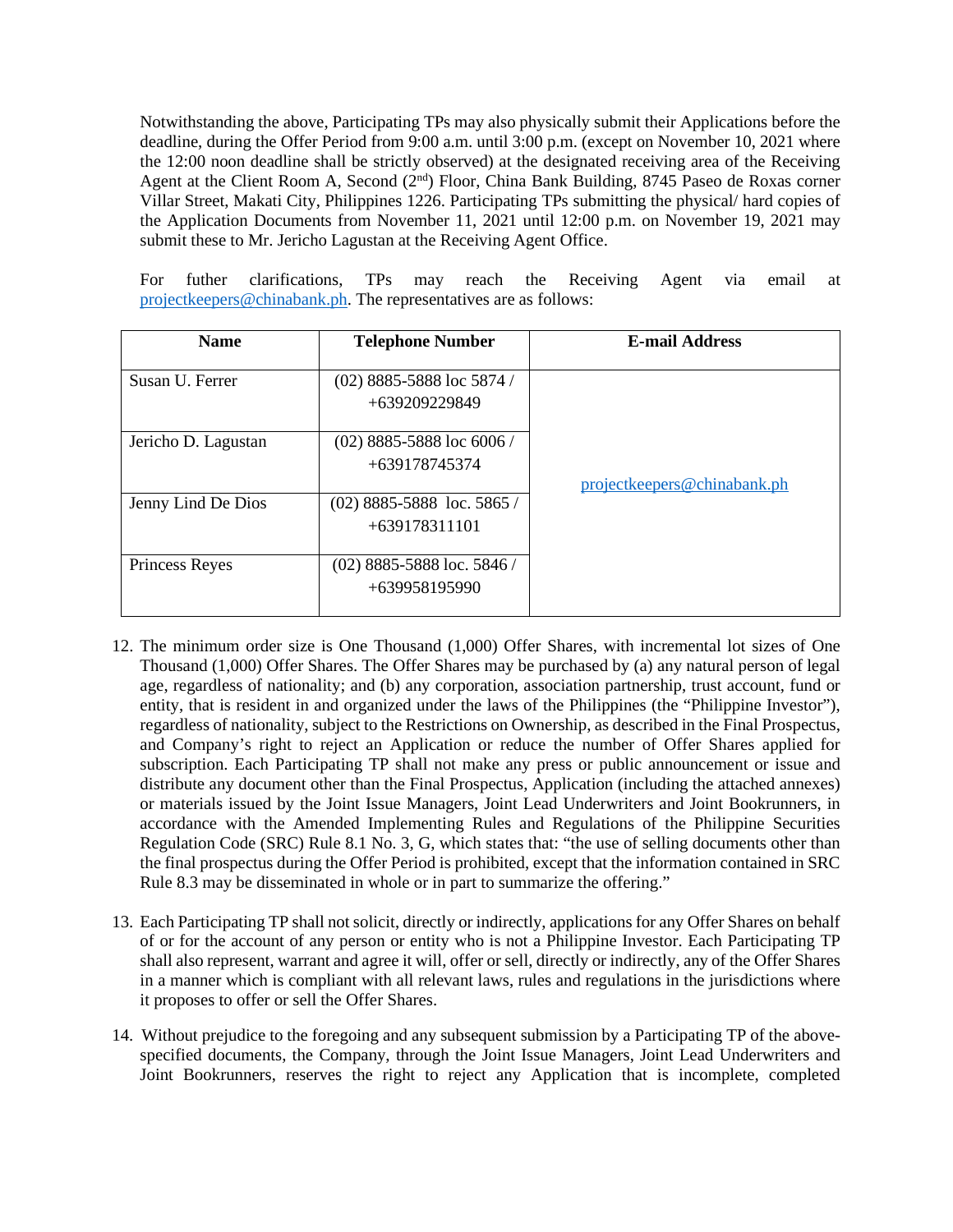incorrectly, submitted without all the required documents or does not meet the requirements as set forth in the terms and conditions of the Application.

- 15. No later than 12:00 p.m. of November 12, 2021, two (2) Business Days after the end of the Offer Period, the Joint Issue Managers, Joint Lead Underwriters and Joint Bookrunners shall deliver to the Receiving Agent the final allocation reports and final sales reports containing the final allocation of Offer shares to each institutional investor under the Institutional Offer, and to each relevant Joint Issue Manager, Joint Lead Underwriter and Joint Bookrunner (as applicable).
- 16. No later than 12:00 p.m. on November 15, 2021, the Company, through the Receiving Agent shall submit to the Philippine Depository & Trust Company ("PDTC") the final consolidated Sales Report.
- 17. By Listing Date, the aggregate number of Offer Shares sold in the Offer will be lodged with the PDTC in the name of PCD Nominee Corporation.
- 18. The Company, through the Receiving Agent, shall submit to the Exchange three (3) banking days prior to the Listing Date or on November 16, 2021 not later than 5:00 p.m. (Philippine Standard time), the final consolidated Sales Report of the Offer, including the breakdown of the final Participating TP subscriptions and LSI subscriptions. The Company, through the Receiving Agent, shall likewise submit a report summarizing all the Applications and payments made by the Participating TPs relative to their respective Firm Undertaking to Purchase.
- 19. Three (3) business days prior to the listing of the Offer Shares or on November 16, 2021 not later than 5:00 p.m. (Philippine Standard time), the Company, through the Receiving Agent shall likewise submit to the Exchange a certification on the number of Offer Shares lodged with the Registrar, along with the final consolidated Sales Report.
- 20. In case of rejected or scaled down Applications to purchase the Offer Shares, the concerned Participating TPs shall be notified by the Receiving Agent. In such a case, check refunds shall be available for pick-up at least five (5) business days after the Offer Period or on November 17, 2021 from 8:30 a.m. to 3:30 p.m. at the office of the Receiving Agent located at the  $8<sup>th</sup>$  Floor, China Bank Building, 8745 Paseo de Roxas corner Villar Street, Makati City, Philippines 1226. Likewise, rejected Applications shall be made available for pick-up at the said office of the Receiving Agent on November 17, 2021 from 8:30 a.m. to 3:30 p.m.. The representatives of the Participating TPs claiming such check refunds or rejected Applications are required to present an authorization letter and proper identification documents prior to the release of such check refunds or rejected Applications.
- 19. Any questions related to the documentary submissions and payments may be directed to the below representatives of the Receiving Agent with the following subject headings:

Documentary Submissions - "TP Documentary Submission: (Name of Trading Participant*)*" Payments - "TP Payment: (Name of Trading Participant)"

Due to the existing community quarantine restrictions and to ensure proper appreciation of inquiries and complete replies thereto, the official communication channel of the Receiving Agent and the Joint Issue Managers, Joint Lead Underwriters and Joint Bookrunners will be via electronic communication / email.

**Receiving Agent**

| vame | <b>Telephone Number</b> | <b>E-mail Address</b> |
|------|-------------------------|-----------------------|
|      |                         |                       |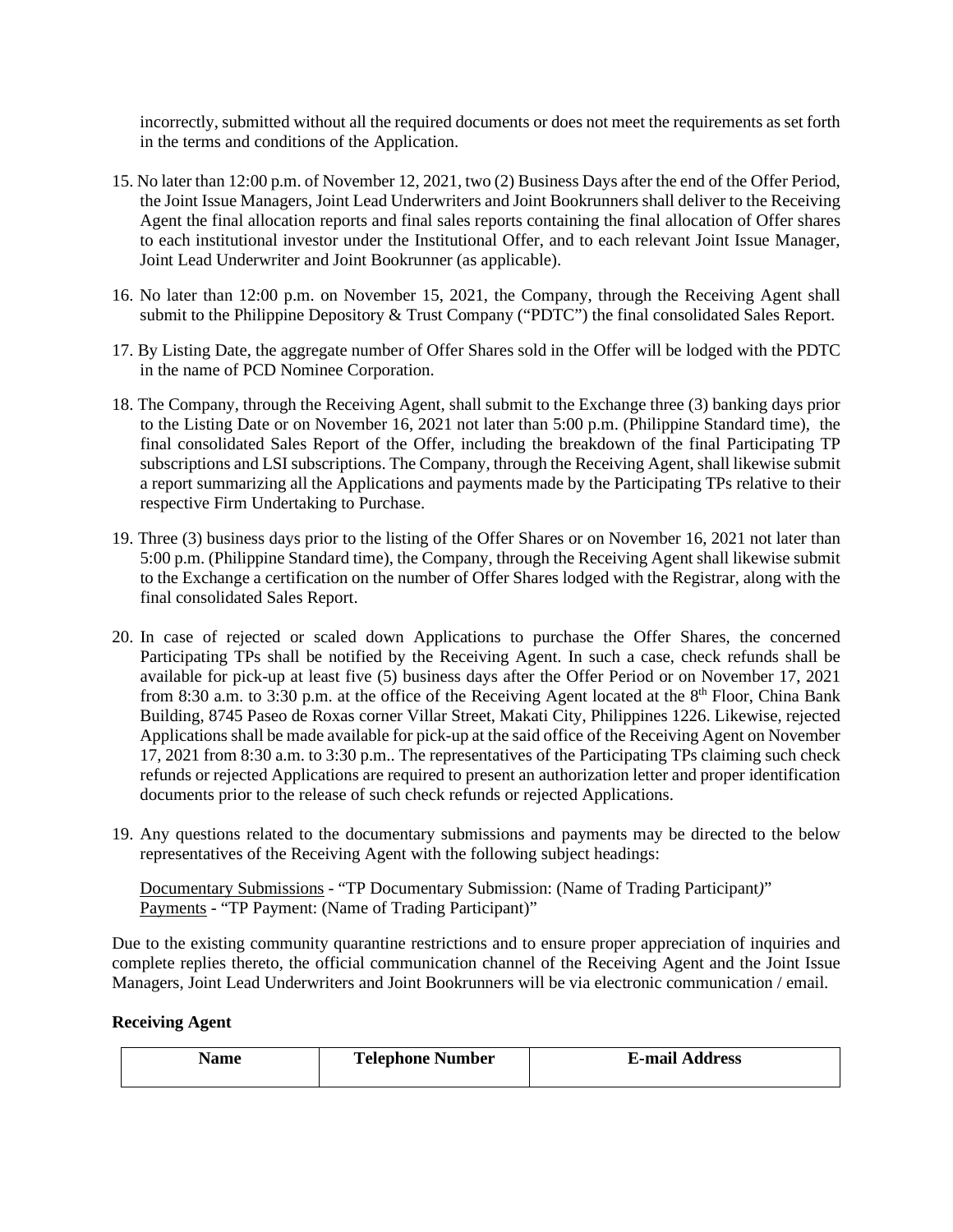| Susan U. Ferrer     | $(02)$ 8885-5888 loc 5874 /<br>+639209229849 |                             |
|---------------------|----------------------------------------------|-----------------------------|
|                     |                                              | projectkeepers@chinabank.ph |
| Jericho D. Lagustan | $(02)$ 8885-5888 loc 6006 /                  |                             |
|                     | +639178745374                                |                             |
|                     |                                              |                             |

Any questions related to the Offer may be directed to the below representatives of the Joint Issue Managers, Joint Lead Underwriters and Joint Bookrunners:

# **China Bank Capital**

| <b>Name</b>        | <b>E-mail Address</b>    |
|--------------------|--------------------------|
| Samantha T. Uy     | satuy@chinabank.ph       |
| Jaime J. San Pedro | jmjsanpedro@chinabank.ph |

## **PNB Capital**

| <b>Name</b>    | <b>E-mail Address</b>           |
|----------------|---------------------------------|
| Kim C. Aclan   | pnbcapitalkeepersfoo@pnb.com.ph |
| Marge J. Reyes |                                 |

## **SB Capital**

| <b>Name</b>                | <b>E-mail Address</b>         |
|----------------------------|-------------------------------|
| Daisy S. Garcia            | DGarcia@securitybank.com.ph   |
| Adrienne Denise C. Aguirre | ADAguirre@securitybank.com.ph |

20. Participating TPs shall be entitled to a selling fee of 1.00%, inclusive of VAT, of the Trading Participants and Retail Offer Shares taken up and purchased by the relevant Participating TP. The selling fee, less a withholding tax of 15%, will be paid by the Joint Issue Managers, Joint Lead Underwriters and Joint Bookrunners to the relevant Participating TP within ten (10) banking days from the Listing Date.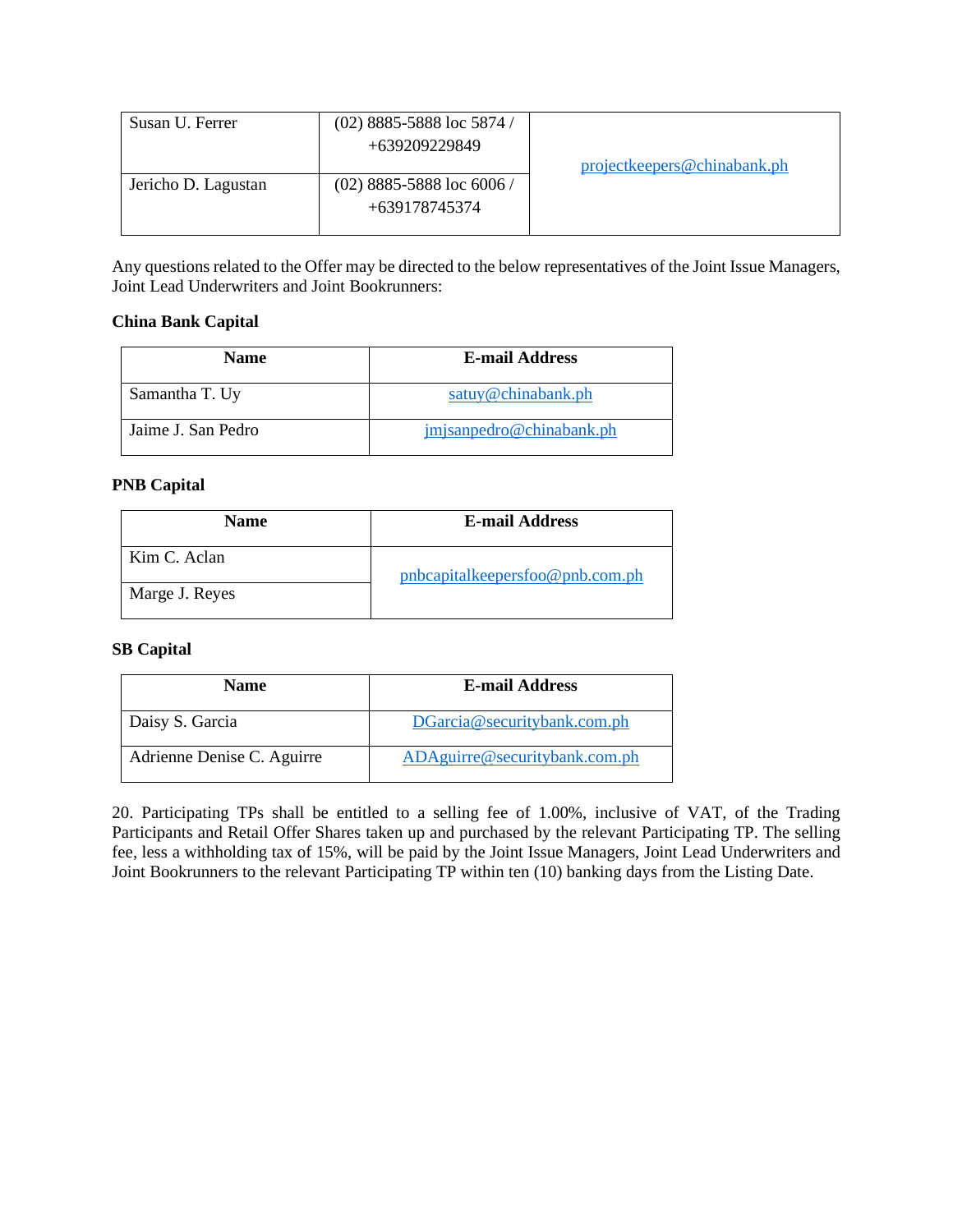### **Annex "A"**

## **PROCEDURES RELATIVE TO THE IMPLEMENTING GUIDELINES FOR THE RESERVATION AND ALLOCATION OF THE KEEPERS HOLDINGS, INC. (THE "COMPANY") OFFER SHARES TO THE TRADING PARTICIPANTS OF THE PHILIPPINE STOCK EXCHANGE, INC. ("PSE" OR THE "EXCHANGE") THROUGH THE JOINT ISSUE MANAGERS, JOINT LEAD UNDERWRITERS AND JOINT BOOKRUNNERS**

*These Procedures do not replace, supersede or revoke, and must be read in conjunction with, the Terms and Conditions of the Application to Purchase ("Application") and Implementing Guidelines for the Reservation and Allocation of The Keepers Holdings, Inc.'s Common Shares to the Trading Participants of the Philippine Stock Exchange Inc. through the Joint Issue Managers, Joint Lead Underwriters and Joint Bookrunners ("TP Guidelines").* 

*The Final Prospectus details the offer of 3,000,000,000 primary common shares (the "Offer Shares"). All requirements stated in the Application must be complied with. All capitalized terms used herein have the same meanings ascribed to them in the Final Prospectus, unless otherwise defined in the Implementing Guidelines.* 

Upon receipt of the Selling Kits referred to above, each TP is deemed to have agreed to the terms and conditions set out in the Implementing Guidelines and to the procedures relative to the TP Guidelines.

## **I. Action Steps for the PSE TPs:**

1. No later than 11:00 a.m. on November 8, 2021, submit to the Receiving Agent via email to [projectkeepers@chinabank.ph](mailto:projectkeepers@chinabank.ph) with subject "Undertaking – [Name of TP]" the duly-accomplished and signed Firm Undertaking to Purchase, specifying the number of shares the TP commits to purchase, including Additional Shares, if any. Kindly note that three (3) sets of hard/physical copies of the Firm Undertaking to Purchase and the attachments (if any) should be submitted to the Mr. Jericho Lagustan at the 8<sup>th</sup> Floor, China Bank Building, 8745 Paseo de Roxas corner Villar Street, Makati City, Philippines 1226 ("Receiving Agent Office") no later than 12:00 noon on November 19, 2021.

Alternatively, three (3) physical duly-accomplished and signed Firm Undertaking to Purchase may be submitted to designated representatives of the Receiving Agent at Client Room A, Second  $(2<sup>nd</sup>)$  Floor, China Bank Building, 8745 Paseo de Roxas corner Villar Street, Makati City, Philippines 1226.

In accomplishing the Firm Undertaking to Purchase, please be guided by the following:

**For the Offer, Trading Participants will be allocated a total of 600,000,000 Offer Shares. Each Trading Participant will be allocated a total of 4,800,000 Offer Shares.** 

**The minimum subscription is 1,000 Offer Shares. Participating TPs may subscribe to additional Offer Shares provided that they be in multiples of 1,000 Offer Shares.**

a. A TP must attach to the Firm Undertaking to Purchase a copy of its proof of authority to sign of its authorized signatory/(ies) which shall be in a form of a Sworn Corporate Secretary's Certificate containing the board resolution, confirming the authority of the person(s) designated therein to sign and execute the papers or documents for and on behalf of such Trading Participant, and the Specimen Signature(s) of such authorized signatory(ies) (the "Proof of Authority to Sign"), unless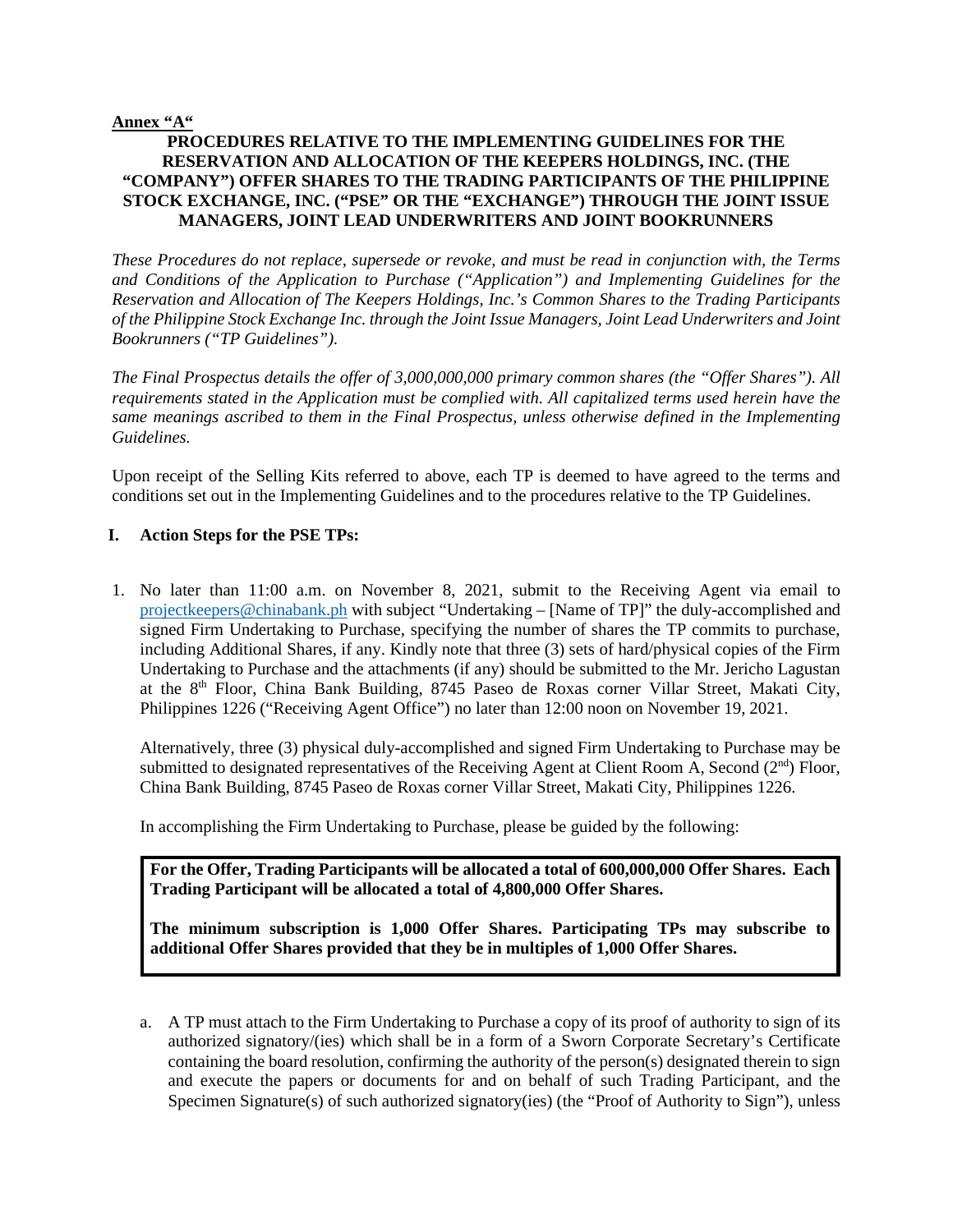the Proof of Authority to Sign has been provided in the records of the Exchange. All forms must be originally signed in wet ink, and actual documents delivered to the Receiving Agent no later than 12:00 p.m. on November 19, 2021 Photocopies or facsimile copies of the Firm Undertaking to Purchase shall not be accepted. The TPs should read the terms of the Firm Undertaking to Purchase and abide by its commitments under the Firm Undertaking to Purchase.

b. A Participating TP may opt to submit a Firm Order that is more than, equal to, or less than the TP Allocation, subject to the Mechanics of Distribution described below. Any orders in excess of the TP Allocation shall be referred to as the "Additional Shares", subject to the Mechanics of Distribution described below.

Any Additional Shares may be awarded to the Participating TP from the TP Allocation not taken up by the other TPs.

- c. TPs who opt not to participate in the Offer and those who fail to submit the Firm Undertaking to Purchase on the specified date and time will be deemed not to have purchased any of the Offer Shares.
- 2. Not later than 12:00 noon on November 10, 2021, each Participating TP shall submit, via email, the following documents (each the "Application Documents") to the Receiving Agent at [projectkeepers@chinabank.ph](mailto:projectkeepers@chinabank.ph) with subject of the email "Documents – [Name of TP]". Client Room A, Second (2<sup>nd</sup>) Floor, China Bank Building, 8745 Paseo de Roxas corner Villar Street, Makati City, Philippines 1226:
	- a. Duly-accomplished Application to Purchase;
	- b. The required attachments as enumerated in the Application;
	- c. Properly filled-out specimen signature cards, each bearing the specimen signatures of the TP's designated signatories, duly authenticated and certified by its Corporate Secretary;
	- d. Two (2) government issued IDs of the authorized signatory/ies, certified true copy by the TP's Corporate Secretary;
	- e. Duly-accomplished Sales Report in excel format;
	- f. "Affidavit of Undertaking to Submit Original Copies of the Documents" (the "Undertaking to Submit"), attached as Annex "C" to these TP Guidelines; and
	- g. The proof of payment covering the total Offer Shares awarded to the TP pursuant to the Notice of Final Allocation (including Additional Shares, if any).

Payment for the Offer Shares being subscribed for may be done over-the counter deposit to the designated bank account below at any China Bank branch through the following payment types:

| <b>Account Name</b>   | CBC-TAMG FAO TP Keepers   |
|-----------------------|---------------------------|
| <b>Account Number</b> | SA#1003-0260-7200         |
| Bank                  | China Banking Corporation |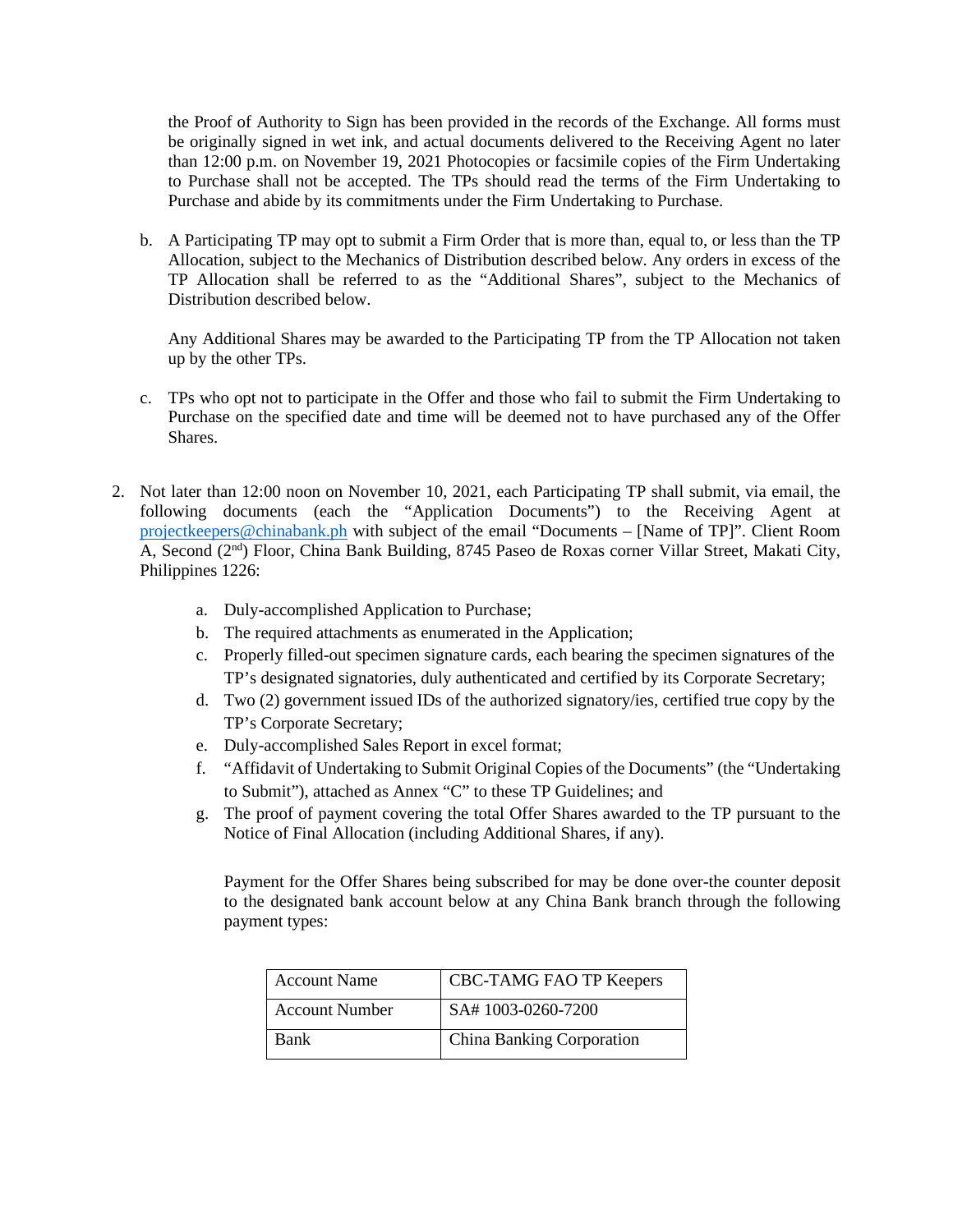- i. Manager's/cashier's check, corporate check or personal check drawn against any *Bangko Sentral ng Pilipinas* authorized bank or any branch thereof located in Metro Manila having a clearing period of not more than one (1) Banking Day. All checks should be made payable to "CBC-TAMG FAO TP Keepers", crossed "Payee's Account Only," and dated the same date as the Application; or
- ii. Cash payment

For a list of China Bank branches, please visit: [https://www.chinabank.ph/find-atm](https://www.chinabank.ph/find-atm-branch.aspx)[branch.aspx.](https://www.chinabank.ph/find-atm-branch.aspx)

Participating TPs shall coordinate with the Receiving Agent for other modes of payment, and shall strictly adhere to the procedures to be imposed by the Receiving Agent for such other mode of payment.

The Receiving Agent shall provide a confirmation email acknowledging receipt of the scanned copies of the Application Documents. For submissions prior to November 10, 2021 (cut-off of 3:30 p.m. on banking days), the Receiving Agent shall provide a confirmation email by 3:30 p.m. on the same day; otherwise, Participating TPs shall contact representatives of the Receiving Agent. Submissions post the cut-off time will be acknowledged on the next banking day and are to observe the same procedures on acknowledgement described. On the last day of the Offer Period or on November 10, 2021, if the Participating TP does not receive confirmation by 1:00 p.m., the Participating TP must contact the representative(s) of the Receiving Agent.

Hard/physical copies of the Application documents shall be submitted to the Receiving Agent at the Receiving Agent's Office no later than 12:00 p.m. on November 19, 2021. In relation to the submission of physical copies, Participating TPs are reminded of the following:

- b. The Application must be duly-accomplished in quadruplicate (4 copies), with at least one (1) copy bearing the wet ink signature of the authorized signatory(ies) of the Participating TP;
- d. There must be two (2) properly filled-out specimen signature cards, each bearing the wet ink specimen signatures of the authoried signatory(ies) of the Participating TP, and duly authenticated and certified by its corporate secretary (bearing the wet ink signature); and
- e. There must be four (4) properly accomplished sales report, each bearing the wet ink signature of the certifying authorized signatory(ies) of the Participating TP.

Notwithstanding the above, Participating TPs may also physically submit their Applications before the deadline, during the Offer Period from 9:00 a.m. until 3:00 p.m. (except on November 10, 2021 where the 12:00 noon deadline shall be strictly observed) at the designated receiving area of the Receiving Agent at the Client Room A, Second (2nd) Floor, China Bank Building, 8745 Paseo de Roxas corner Villar Street, Makati City, Philippines 1226. Participating TPs submitting the physical/ hard copies of the Application Documents from November 11, 2021 until 12:00 p.m. on November 19, 2021 may submit these to Mr. Jericho Lagustan at the Receiving Agent Office.

**The deadline for submission of Application and the required attachments to the Applications, signature cards, Sales Reports and payments to the Receiving Agent is 12:00 noon on November 10, 2021. The 12:00 noon deadline on November 10, 2021 shall be strictly observed.**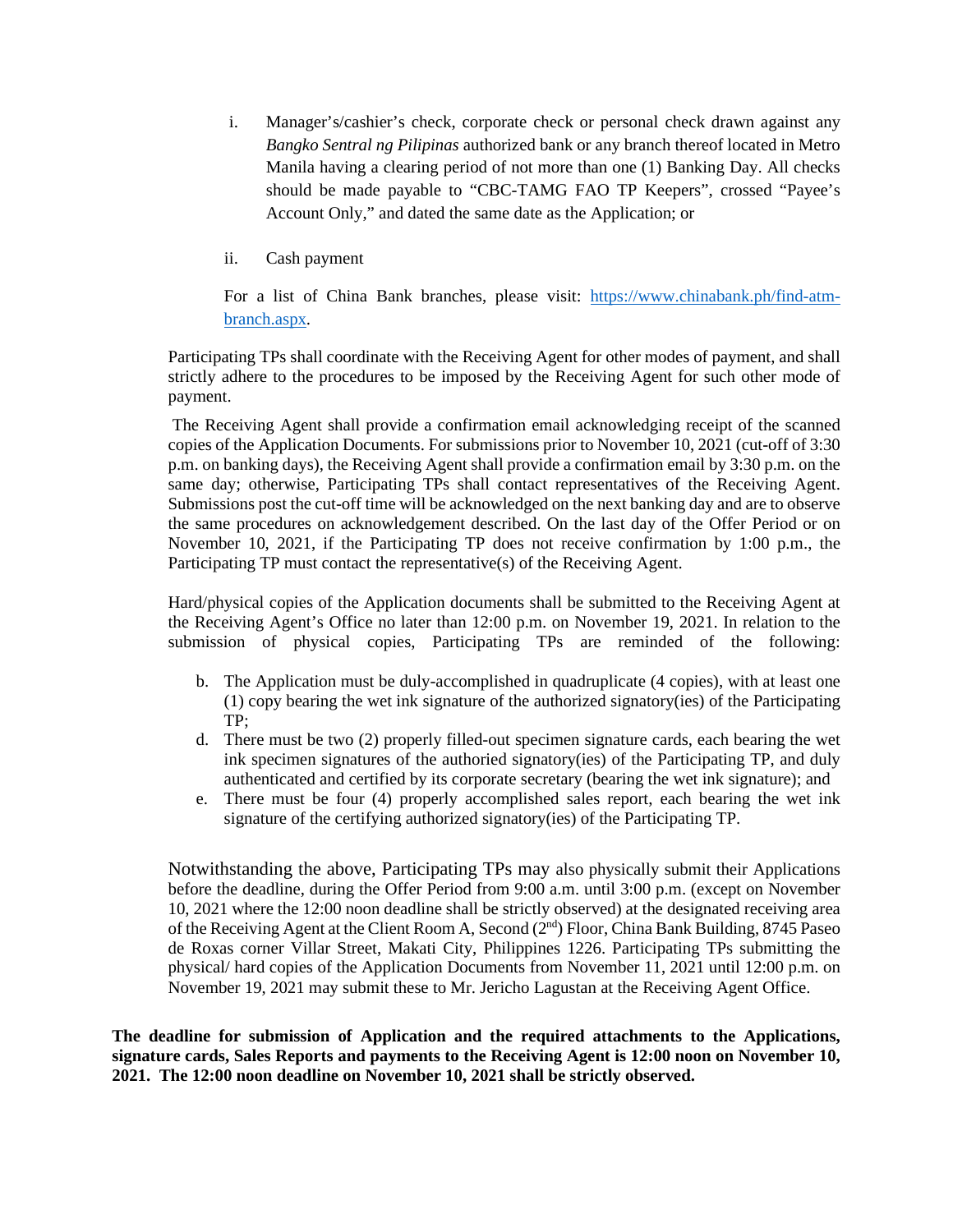**Each Participating TP shall submit separate Applications and Sales Reports for subscriptions by non-Filipino applications.**

**PARTIIPATING TP'S SUBMITTING VIA EMAIL MUST ENSURE THAT HARD/PHYSICAL COPIES THE APPLICATION DOCUMENTS MUST BE SUBMITTED TO THE RECEIVEING AGENT AT THE RECEIVING AGENT OFFICE, AND IN SUCH NUMBER OF COPIES AND MANNER OF ACCOMPLISHMENT AS SPECIFIED IN THE TP GUIDELINES. FAILURE OF WHICH WILL GIVE THE COMPANY, THROUGH THE JOINT ISSUE MANAGERS, JOINT LEAD UNDERWRITERS AND JOINT BOOKRUNNERS AND/OR RECEIVING AGENT, THE ABSOLUTE RIGHT, BUT NOT THE OBLIGATION, TO REJECT THE APPLICATION. THIS RULE WILL BE STRICTLY FOLLOWED.**

3. The Application and Sales Reports should be consistent with number of Offer Shares allocated to the Participating TP as specified under the Notice of Final Allocation.

### **II. Action Steps for the Joint Issue Managers, Joint Lead Underwriters and Joint Bookrunners:**

1. Upon receipt of the Firm Undertaking to Purchase, the Receiving Agent shall verify the signatures on the Firm Undertaking to Purchase against the PSE Records or against the copy of the Proof of Authority to Sign submitted by each TP to the Exchange or against the copy of the Proof of Authority to Sign that is attached to the Firm Undertaking to Purchase submitted by each TP to Receiving Agent, and the Joint Issue Managers, Joint Lead Underwriters and Joint Bookrunners shall prepare a summary report of the Firm Orders on the Firm Undertaking to Purchase submitted by the Participating TP.

During the Offer Period, the Receiving Agent shall make arrangements with the PSE for its access to the PSE Records.

2. The Joint Issue Managers, Joint Lead Underwriters and Joint Bookrunners shall prepare the TP Final Allocation List which shall indicate the names of Participating TPs and their corresponding Firm Orders (as indicated in the report of Firm Undertaking to Purchase) and, after conducting the allocation process with guidance from the PSE Listings Department, the final number of Firm Shares allocated to each Participating TP.

The Joint Issue Managers, Joint Lead Underwriters and Joint Bookrunners shall prepare and submit the Notice of Final Allocation of each Participating TP to the PSE Listings Department. Those who opted not to participate in the Offer and those who failed to submit the Firm Undertaking to Purchase on the date and time specified shall not be given the said notice.

3. The Joint Issue Managers, Joint Lead Underwriters and Joint Bookrunners shall deliver the Notice of Final Allocation to each Participating TP no later than 9:00 a.m. on November 9, 2021. The original copies of the Notice of Final Allocation will be delivered to each Participating TP within thirty (30) calendar days from November 9, 2021.

## **III. Mechanics of Distribution of the Total TP Allocation**

1. Upon presentation of the Firm Undertaking to Purchase report, the Joint Issue Managers, Joint Lead Underwriters and Joint Bookrunners shall, with guidance from the PSE Listings Department, input the number of Offer Shares requested by each Participating TP in a spreadsheet designed for the reservation and allocation of the TP Allocation.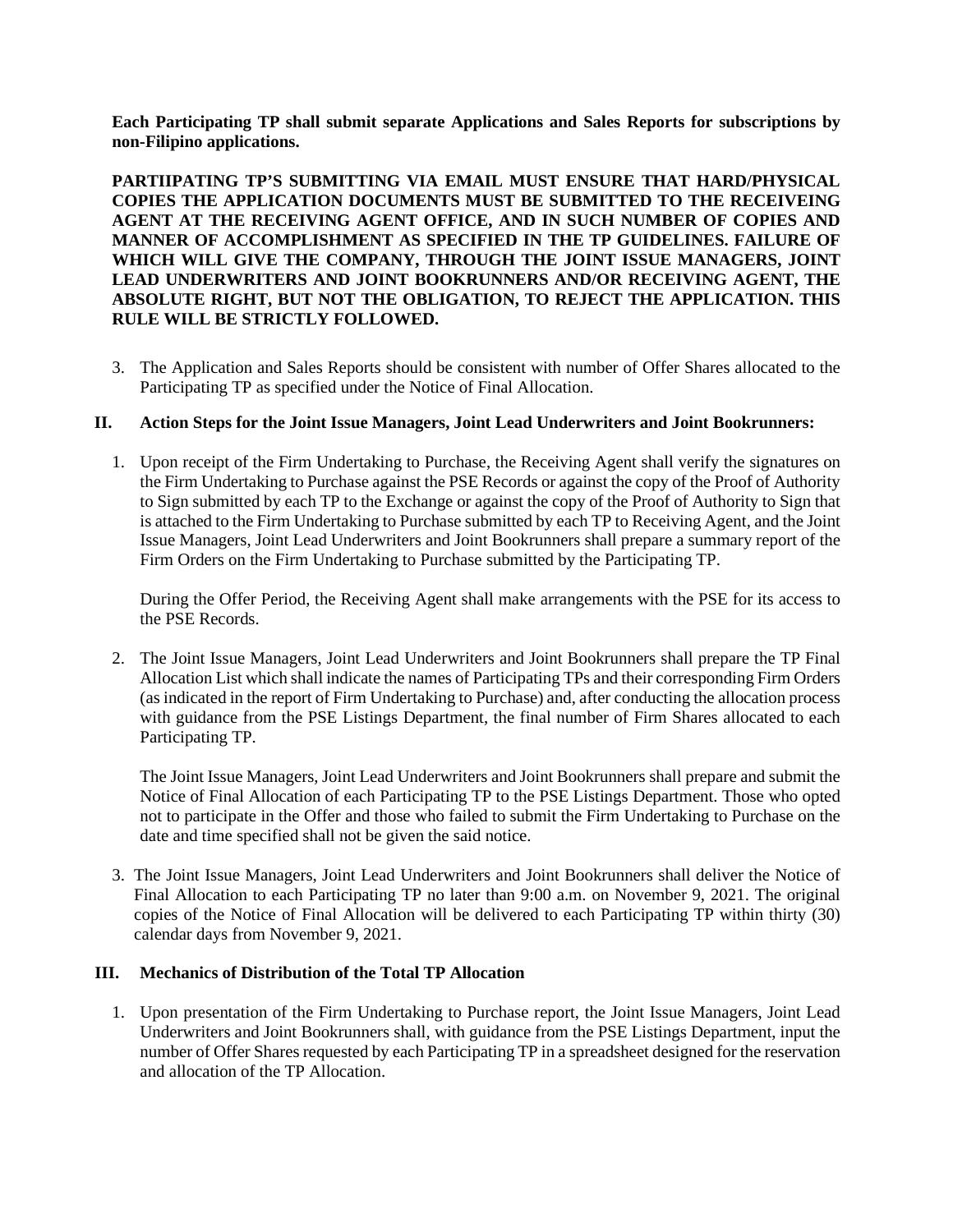- 2. The spreadsheet shall distribute the total number of Offer Shares to be allocated to each Participating TP in accordance with the following process:
	- a. If the total number of Offer Shares requested by a Participating TP does not exceed the TP Allocation, the Joint Issue Managers, Joint Lead Underwriters and Joint Bookrunners shall fully satisfy the request of such Participating TPs. Each TP is assured of not less than the TP Allocation. The balance, if any, shall be re-distributed among those who have signified a commitment to purchase more than the TP Allocation in their Firm Undertaking to Purchase until all the Offer Shares allotted for distribution are allocated.

If the total demand from the Participating TPs is above the total TP Allocation, the Joint Issue Managers, Joint Lead Underwriters and Joint Bookrunners, with guidance from the PSE Listings Department, will be allocated to the Participating TPs by (i) filling in first those Participating TPs whose orders are less than or equal to the Allocation per TP, and then (ii) those TPs who have orders for Additional Shares.

- b. In no case shall any Participating TP be awarded more than the shares indicated in its Firm Undertaking to Purchase.
- c. If the total number of Offer Shares requested by all Participating TPs (including the Additional Shares) is less than the total TP Allocation, the balance shall be returned to the Joint Issue Managers, Joint Lead Underwriters and Joint Bookrunners.
- d. If the total number of Offer Shares requested by a Participating TP is more than its TP Allocation, the excess Firm Order may be awarded to such Participating TP out of the shares not taken up by the other TPs.
- 3. All deadlines indicated in these procedures shall be strictly enforced and followed.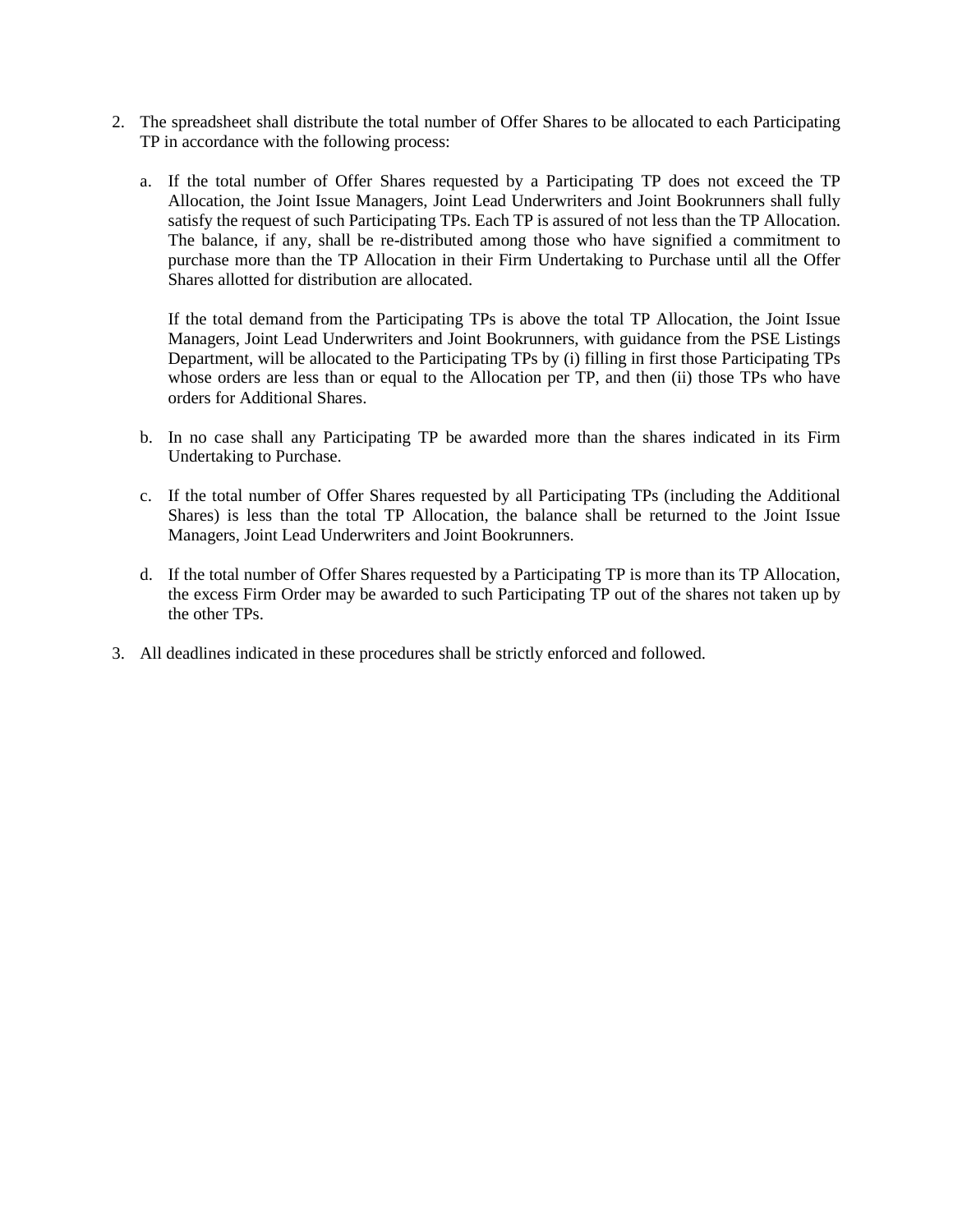#### **Annex "B"**

### **FIRM UNDERTAKING TO PURCHASE OFFER SHARES OF THE KEEPERS HOLDINGS, INC.**

This Firm Undertaking to Purchase Offer Shares of The Keepers Holdings, Inc. (the "Firm Undertaking to Purchase") is made and executed this day of \_\_\_\_\_\_\_\_\_\_, 2021 by:

(Name of Trading Participant)

\_\_\_\_\_\_\_\_\_\_\_\_\_\_\_\_\_\_\_\_\_\_\_\_\_\_\_\_\_\_\_\_\_\_\_\_\_\_\_\_\_\_\_\_\_\_\_\_\_\_\_\_\_\_\_\_

(Trading Participant Number)

\_\_\_\_\_\_\_\_\_\_\_\_\_\_\_\_\_\_\_\_\_\_\_\_\_\_\_\_\_\_\_\_\_\_\_\_\_\_\_\_\_\_\_\_\_\_\_\_\_\_\_\_\_\_\_\_

\_\_\_\_\_\_\_\_\_\_\_\_\_\_\_\_\_\_\_\_\_\_\_\_\_\_\_\_\_\_\_\_\_\_\_\_\_\_\_\_\_\_\_\_\_\_\_\_\_\_\_\_\_

(Address of Trading Participant)

hereinafter referred to as the "Trading Participant";

In consideration for being granted the right to participate in the sale and distribution of the Offer Shares of The Keepers Holdings, Inc., the Trading Participant unconditionally undertakes to purchase (\_\_\_\_\_\_\_\_\_\_\_\_\_\_\_\_\_\_\_\_\_\_\_\_\_\_\_\_\_\_\_\_\_\_\_\_\_\_\_\_\_\_\_\_\_\_) (in words) ( \_\_\_\_\_\_\_\_\_\_\_\_) Offer Shares of

the Company (in number of shares)

for and on behalf of its clients. The Trading Participant similarly undertakes to deliver to the Receiving Agent the Application Form/s ("Application"), signature cards, required attachments to the Application, hard and soft copies of the Sales Report, and the corresponding personal / corporate / cashier's / manager's check payment constituting the full payment of said shares, as well as other requirements, as specified in the "Implementing Guidelines for the Reservation and Allocation of The Keepers Holdings, Inc.'s Offer Shares to the Trading Participants of The Philippine Stock Exchange, Inc. through the Joint Issue Managers, Joint Lead Underwriters and Joint Bookrunners" not later than 11:00 a.m. on November 8, 2021. It is hereby understood that the Offer Shares not covered by the Application in the name of the clients, if any, of the Trading Participants shall be lodged with the Philippine Depository & Trust Corporation ("PDTC") for the account of the undersigned Trading Participant. Likewise, the Offer Shares covered by defective, deficient or incomplete Application, supporting documents or personal / corporate / cashier's / manager's check payments shall be lodged with the PDTC for the account of the undersigned Trading Participant.

In the event the Trading Participant is allocated a number of Offer Shares less than that above specified, the Trading Participant agrees to purchase said number of shares under the same conditions.

Pursuant to Article III, Part F, Section 5 of the Exchange's Listing Rules, the Trading Participant has ensured and shall continue to ensure that clients subscribing to the Offer Shares are prioritized before the Trading Participant can acquire the same for its own or any of its proprietary accounts as defined in Rule 34.1, paragraph  $1(A)(3)$  of the Securities Regulation Code."

Furthermore, by virtue of this Firm Undertaking to Purchase, the Trading Participant hereby accedes to and shall strictly comply with the "Implementing Guidelines for the Reservation and Allocation of The Keepers Holdings, Inc.'s Offer Shares to the Trading Participants of the Philippine Stock Exchange, Inc. through the Joint Issue Managers, Joint Lead Underwriters and Joint Bookrunners".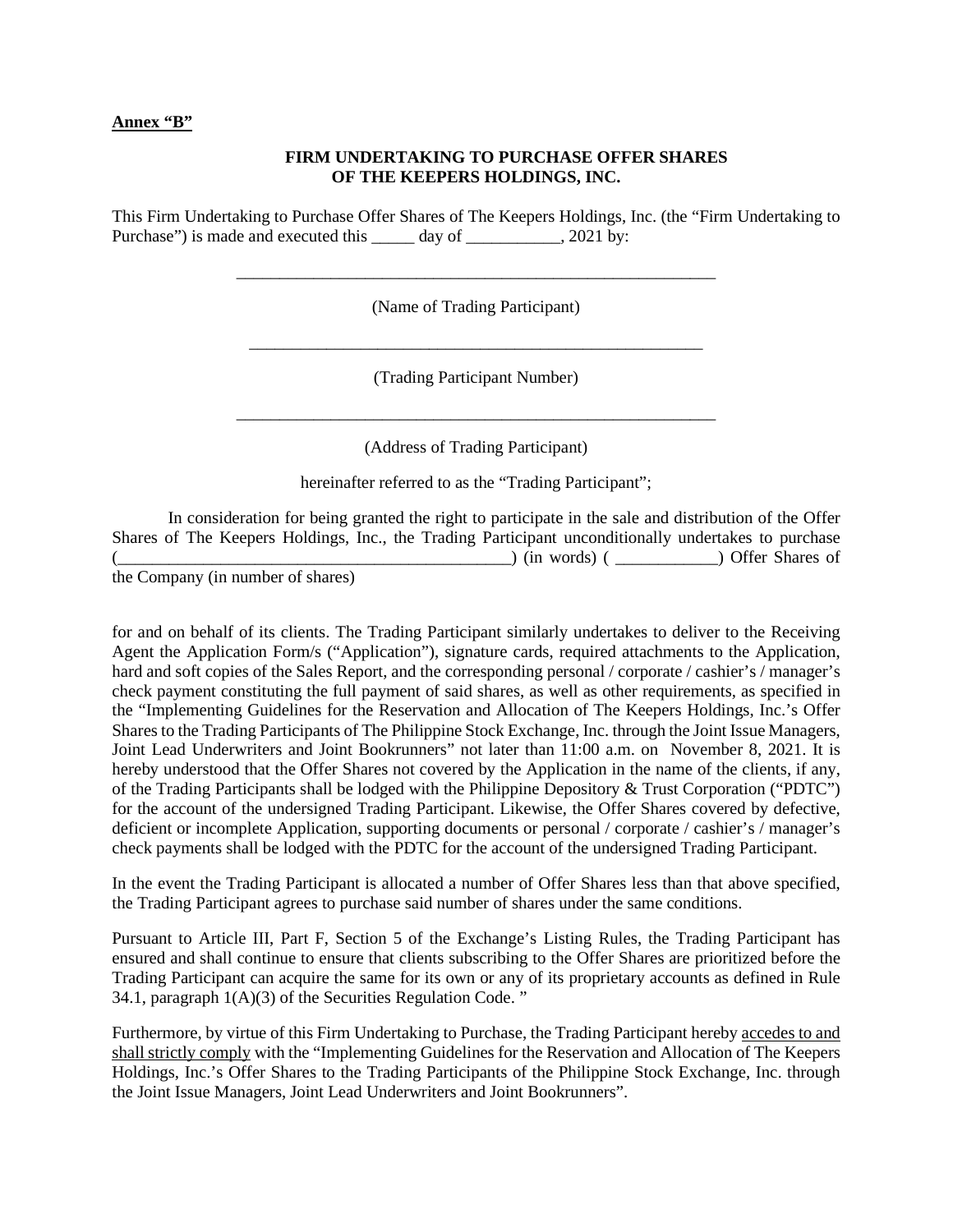(Printed Name, Position/Title & Signature of Authorized Signatory of the Trading Participant)

(Printed Name, Position/Title & Signature of Authorized Signatory of the Trading Participant)

**IMPORTANT**: The foregoing Firm Undertaking to Purchase shall be accomplished for the purpose of determining the number of Offer Shares to be distributed to the public by each Trading Participant of the PSE. Read carefully and comply strictly with the following instructions: (1) Accomplish the Firm Undertaking to Purchase in triplicate and submit the same to the Receiving Agent. One copy of the Firm Undertaking to Purchase, duly stamped received by the Receiving Agent, shall be returned to the Trading Participant; (2) Indicate in the space provided the complete name and address of the Trading Participant; (3) Accomplish the Firm Undertaking to Purchase by supplying the complete and accurate information required in the spaces provided; (4) If previously not submitted to the PSE, or if there are any changes to the previously submitted authorized signatories, attach four (4) original copies of the Proof of Authority to Sign of the authorized signatory(ies) of the Trading Participant which shall be in the form of a Sworn Corporate Secretary's Certificate containing the Board Resolution, confirming the authority of the persons designated therein to sign and execute the papers or documents for and on behalf of the Trading Participant, and the specimen signature(s) of such authorized signatory(ies) (the "Proof of Authority to Sign); and (5) The Firm Undertaking to Purchase must be submitted to the Receiving Agent not later than 11:00 a.m. on November 8, 2021 and at the method announced and specified in the *"Implementing Guidelines for the Reservation and Allocation of The Keepers Holdings, Inc.'s Offer Shares to the Trading Participants of The Philippine Stock Exchange, Inc. through the Joint Issue Managers, Joint Lead Underwriters and Joint Bookrunners".*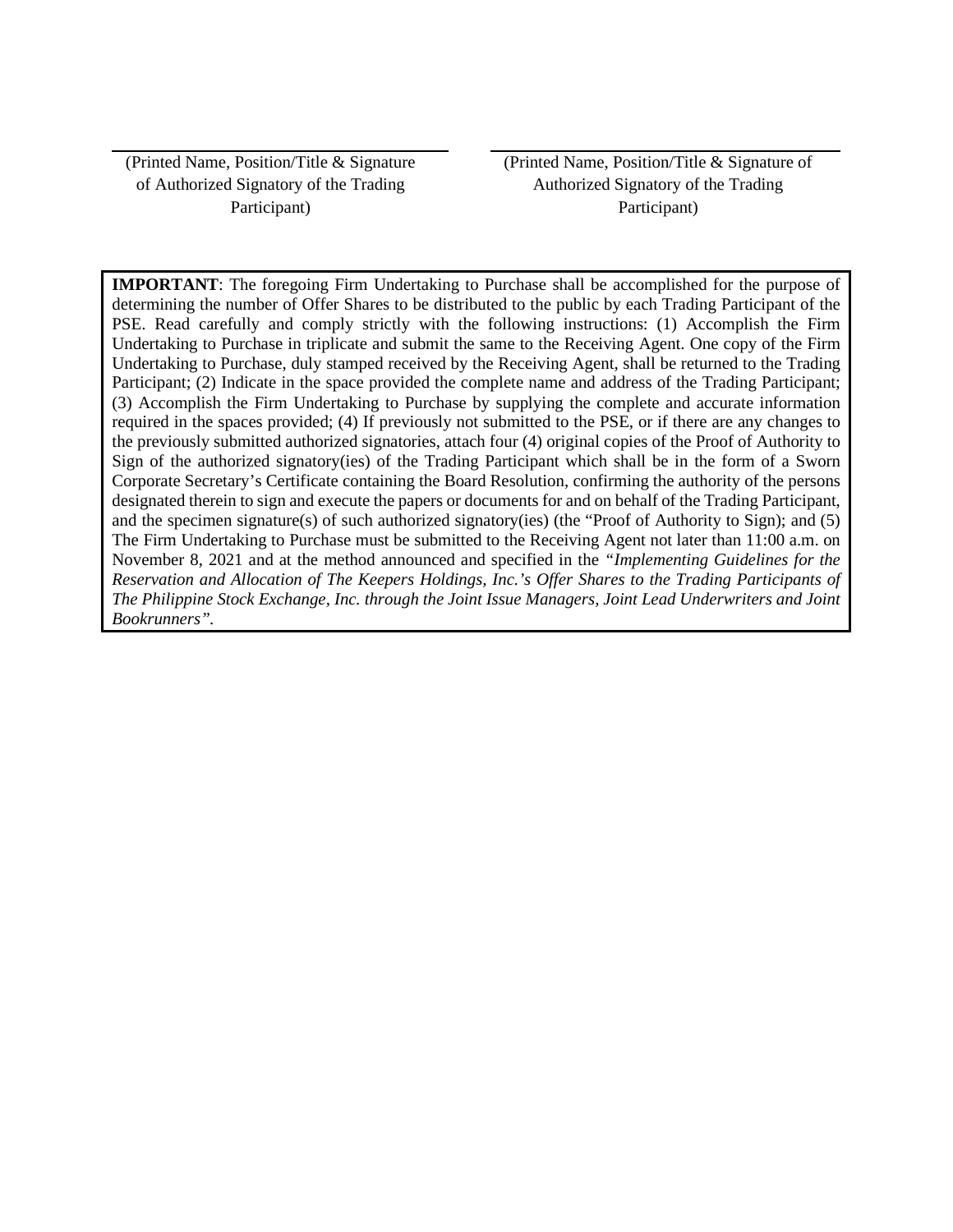### **Annex "C"**

## **AFFIDAVIT OF UNDERTAKING TO SUBMIT ORIGINAL COPIES OF THE DOCUMENTS**

I/We, \_\_\_\_\_\_\_\_\_\_\_\_\_\_\_\_\_\_\_\_\_\_\_\_\_\_\_\_\_\_\_\_(Name of Applicant/Authorized Representative/s of the PDTC Participant) with principal office address at \_\_\_\_\_\_\_\_\_\_\_\_\_\_\_\_\_\_\_\_\_\_\_\_\_\_\_\_\_\_, do hereby certify and state that:

- 1) I/We will comply with the guidelines for the alternative filing of the scanned Application to Purchase (ATP) and the documents mentioned therein through electronic mail with China Banking Corporation acting through its Trust and Asset Management Group in light of the imposition Stringent Social Distancing Measures over Luzon to prevent the spread of the 2019 Coronavirus Disease (COVID-2019);
- 2) The information contained in the ATP and documents mentioned therein is true and correct to the best of my/our knowledge;
- 3) I/We hereby undertake to submit hard or physical copies of ATP and the documents mentioned therein, within thirty (30) calendar days from the submission of the electronic mail of the soft copies;
- 4) I/We hereby fully aware that non-submission of hard/physical copies of ATP and documents mentioned therein as well as the Undertaking to Submit that they refer to one and the same document submitted through electronic mail, by the Listing Date or on November 19, 2021, shall invalidate various documents submitted through electronic mail; and
- 5) I/We hereby executing this Undertaking to Submit on \_\_\_\_\_\_\_\_\_\_\_\_\_ to attest to the truthfulness of the foregoing facts and for whatever legal purpose it may serve.

Signature over Printed Name of the Applicant/

\_\_\_\_\_\_\_\_\_\_\_\_\_\_\_\_\_\_\_\_\_\_\_\_\_\_\_\_\_\_\_\_\_\_\_\_\_\_\_\_\_

Authorized Representative/s of the PDTC Participant